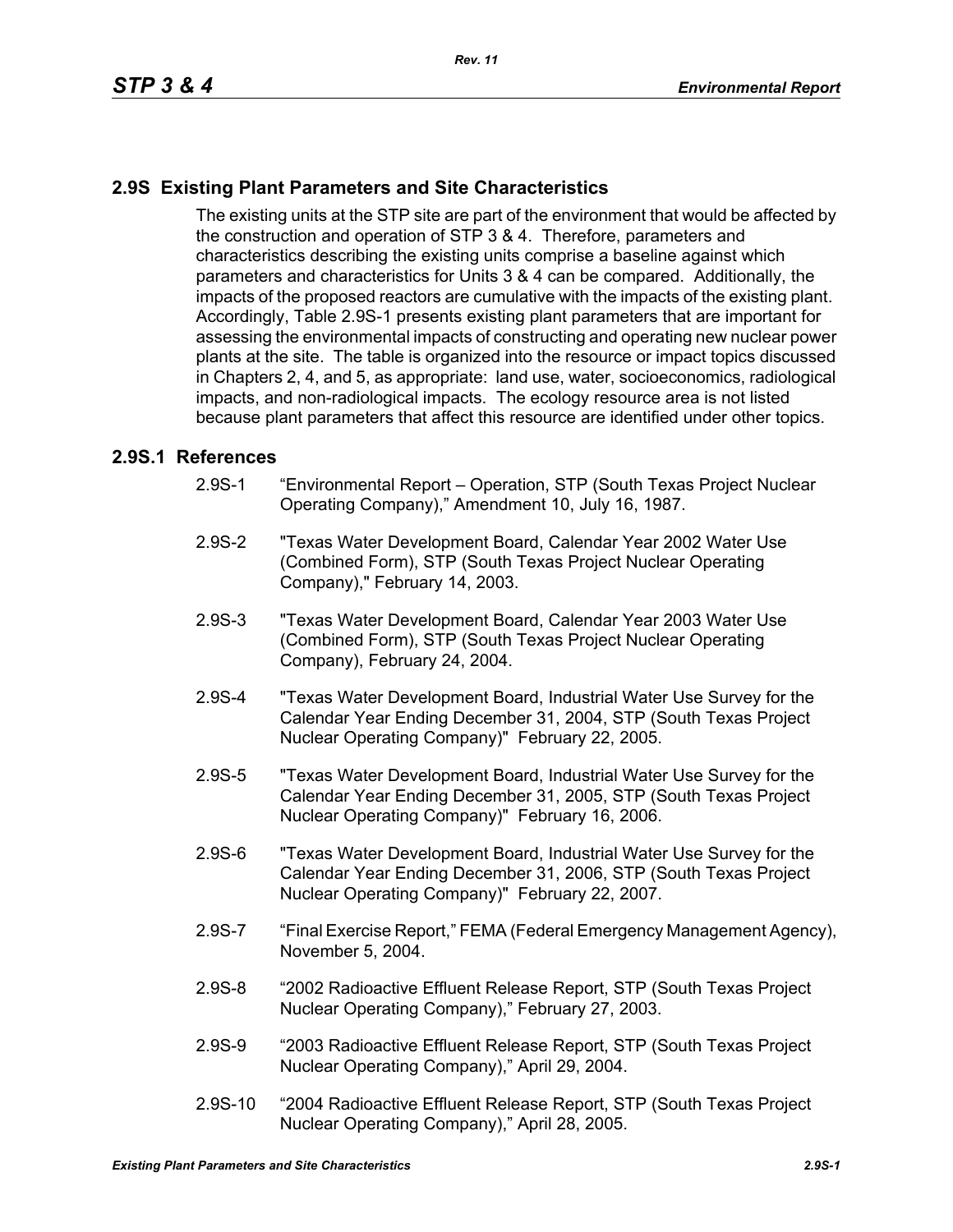- 2.9S-11 "2005 Radioactive Effluent Release Report, STP (South Texas Project Nuclear Operating Company)," April 27, 2006.
- 2.9S-12 "2006 Radioactive Effluent Release Report, STP (South Texas Project Nuclear Operating Company)," April 30, 2007.
- 2.9S-13 "Radiation Exposure Information and Reporting System (REIRS) for Radiation Workers," NRC (Nuclear Regulatory Commission) http://www.reirs.com/, accessed April 18, 2007.
- 2.9S-14 "Emissions Inventory Data (NOC-TX-06012964), STP (South Texas Nuclear Operating Company) 2006," March 29, 2007.
- 2.9S-15 "Texas Water Development Board, Calendar Year 2001 Water Use (Combined Form), STP (South Texas Project Nuclear Operating Company)," February 20, 2002.
- 2.9S-16 "Texas Commission on Environmental Quality, TCEQ Annual Water Use Reports – 2004, South Texas Project Electric Generating Station," February 23, 2005.
- 2.9S-17 "Texas Commission on Environmental Quality, TCEQ Annual Water Use Reports – 2005, South Texas Project Electric Generating Station," February 22, 2006.
- 2.9S-18 "Texas Commission on Environmental Quality, TCEQ/TWDB Annual Water Use Reports – 2006, South Texas Project Electric Generating Station," February 22, 2007.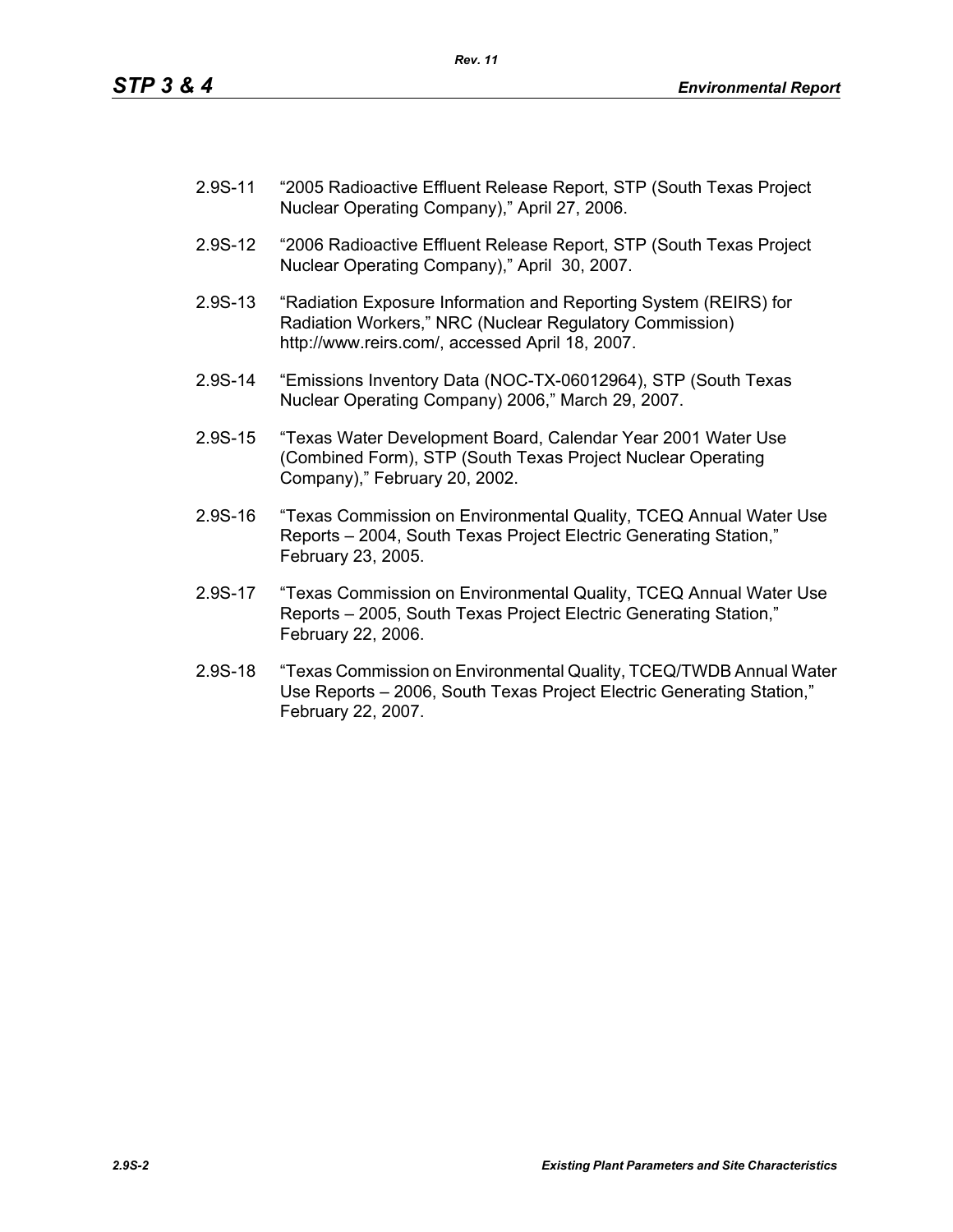| <b>Parameter</b>                                                | <b>Quantity and Units</b>                                                                                                                                                                           | <b>Explanation/Source</b>                  |
|-----------------------------------------------------------------|-----------------------------------------------------------------------------------------------------------------------------------------------------------------------------------------------------|--------------------------------------------|
| <b>Land Use</b>                                                 |                                                                                                                                                                                                     |                                            |
| Developed acreage                                               | 12,220 acres total site; Plant facilities<br>occupy approximately 65 acres; main<br>cooling reservoir occupies 7,000<br>acres, and approximately 1,700 acres<br>remain as a lowland natural habitat | Source: Reference 2.9S-1                   |
| <b>Exclusion Area</b><br>Boundary                               | Oval 1,430 meters from the centerline<br>of each reactor containment building                                                                                                                       | Source: Reference 2.9S-1                   |
| Low Population Zone<br>Boundary                                 | 3 miles radius from Exclusion Area<br><b>Boundary Centroid</b>                                                                                                                                      | Source: Reference 2.9S-1                   |
| <b>Water</b>                                                    |                                                                                                                                                                                                     |                                            |
| River water<br>consumptive use                                  | 37,100 acre-ft/year (3-year average<br>[calendar years 2004-2006] listed due<br>to recent Units power up-rates)                                                                                     | Source: Reference 2.9-2S-16 to 2.9S-<br>18 |
| Groundwater<br>withdrawal                                       | 1,300 acre-ft/year (6-year approximate<br>average [calendar years 2001-2006])                                                                                                                       | Source: Reference 2.9S-2 to 2.9S-6         |
| <b>Socioeconomics</b>                                           |                                                                                                                                                                                                     |                                            |
| Permanent plant<br>workforce<br>(Approximate 5-year<br>average) | Average = $1300$                                                                                                                                                                                    | Source: Estimate                           |
| Outage workforce<br>(Approximate 5-year<br>average)             | Average = $400$                                                                                                                                                                                     | Source: Estimate                           |
| Population within 10<br>miles                                   | 2875 people (decrease from 1990<br>census)                                                                                                                                                          | Source: Reference 2.9S-7                   |
| Population within 50<br>miles                                   | 257,252                                                                                                                                                                                             | Source: Reference 2.9S-7                   |
| <b>Radiological Impacts</b>                                     |                                                                                                                                                                                                     |                                            |
| Airborne emissions<br>(curies/yr)                               | Fission/Activation<br>Products - 234.5 (5-year average)                                                                                                                                             | Source:: Reference 2.9S-8 to 2.9S-12       |
|                                                                 | Radioiodines - 0.00032 (5-year<br>average)<br>Particulates - 0.00183 (5-year<br>average)<br>Tritium - 144.8 (5-year average)                                                                        |                                            |

|  | Table 2.9S-1   Plant Parameters and Site Characteristics for STP 1 & 2 |  |  |
|--|------------------------------------------------------------------------|--|--|
|--|------------------------------------------------------------------------|--|--|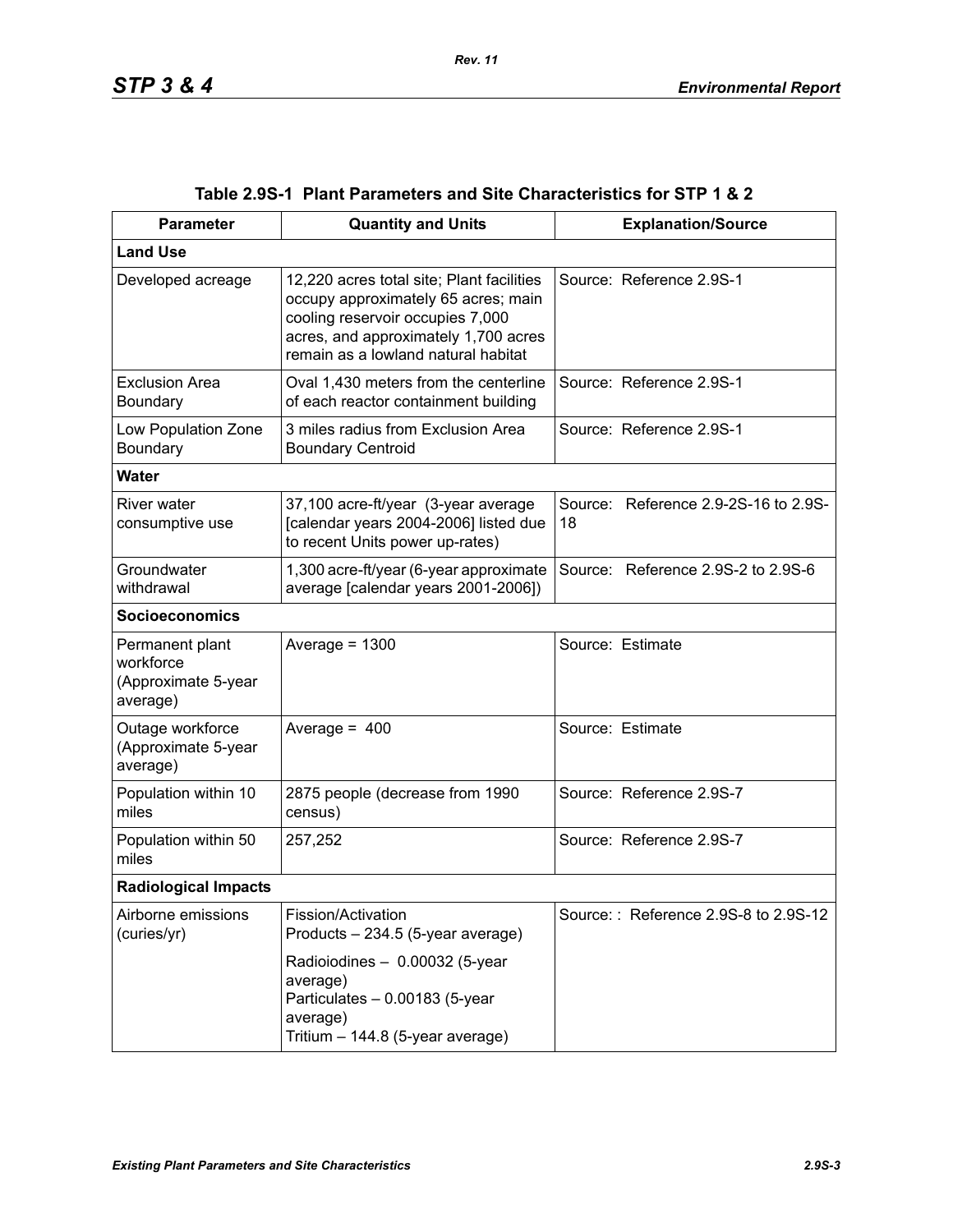| <b>Parameter</b>                          | <b>Quantity and Units</b>                                                                                                                                                              | <b>Explanation/Source</b>            |  |  |  |
|-------------------------------------------|----------------------------------------------------------------------------------------------------------------------------------------------------------------------------------------|--------------------------------------|--|--|--|
| Liquid discharges<br>(curies/yr)          | Fission/Activation<br>Products - 0.091 (5-year average)<br>Tritium - 2035 (5-year average)<br>Dissolved/Entrained<br>Gases - 1.82 (5-year average)<br>Gross Alpha - 0 (5-year average) | Source:: Reference 2.9S-8 to 2.9S-12 |  |  |  |
| Liquid pathway<br>collective dose (mrem)  | Unit $1 - 1.31$ (5-year average)<br>Unit $2 - 1.28$ (5-year average)                                                                                                                   | Source:: Reference 2.9S-8 to 2.9S-12 |  |  |  |
| Solid radiological<br>waste volume        | 527 m3/yr (5-year average)                                                                                                                                                             | Source:: Reference 2.9S-8 to 2.9S-12 |  |  |  |
| Solid radiological<br>waste radioactivity | 464.8 curies/yr (5-year average)                                                                                                                                                       | Source:: Reference 2.9S-8 to 2.9S-12 |  |  |  |
| Worker collective dose                    | YearDose                                                                                                                                                                               | Source: Reference 2.9S-13            |  |  |  |
|                                           | $2002 - 329.1$ rem                                                                                                                                                                     |                                      |  |  |  |
|                                           | $2003 - 143.5$ rem                                                                                                                                                                     |                                      |  |  |  |
|                                           | 2004 - 119.8 rem                                                                                                                                                                       |                                      |  |  |  |
|                                           | $2005 - 247.7$ rem                                                                                                                                                                     |                                      |  |  |  |
|                                           | 2006 - 150.3 rem                                                                                                                                                                       |                                      |  |  |  |
|                                           | Average 198 rem/year                                                                                                                                                                   |                                      |  |  |  |
| <b>Nonradiological Impacts</b>            |                                                                                                                                                                                        |                                      |  |  |  |
| Air emissions                             | Tons per year of criteria pollutants<br>(2006)<br>$NOx = 43$ tons/year<br>$SO2 = 0.75$ tons/year<br>$PM10 = 0.96$ tons/year<br>$PM2.5 = 0.96$ tons/year<br>$CO = 11.5$ tons/year       | Source: Reference 2.9S-14            |  |  |  |
| <b>Noise</b>                              | Not Measured                                                                                                                                                                           | Not applicable                       |  |  |  |
| <b>Building height</b>                    | Containment dome: 203 feet above<br>grade<br>Primary Met tower: 197 feet above<br>grade                                                                                                | Source: Reference 2.9S-1             |  |  |  |

## **Table 2.9S-1 Plant Parameters and Site Characteristics for STP 1 & 2 (Continued)**